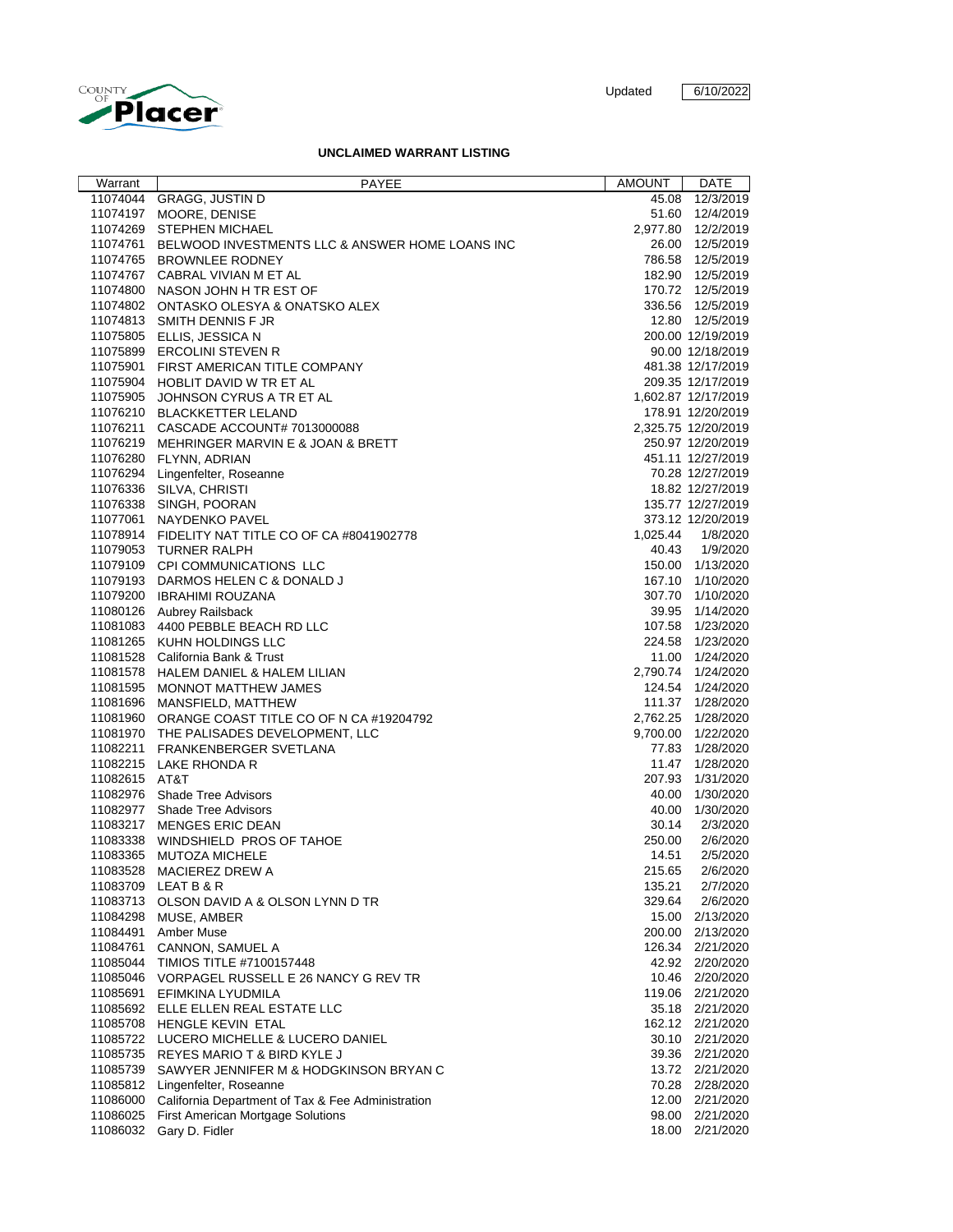|               | 11087244 WALKER, CLAUDE                                                                     |          | 128.00 2/26/2020                       |
|---------------|---------------------------------------------------------------------------------------------|----------|----------------------------------------|
|               | 11087679 SMITH R J                                                                          | 704.02   | 3/5/2020                               |
|               | 11087975 IH6 PROPERTY WEST LP                                                               | 203.56   | 3/9/2020                               |
|               | 11088630 MACQUARIE HOLDINGS USA INC                                                         |          | 7,360.43 3/11/2020                     |
|               | 11088762 CHANG, GORDON H                                                                    |          | 5,000.00 3/20/2020                     |
|               | 11088935 JONES WALTER R & MITSIE K TTEES                                                    |          | 3,697.23 3/18/2020                     |
|               | 11089075 BUCK, LAURIE                                                                       |          | 5.00 3/13/2020                         |
|               | 11089871 MARTINSON, STEVEN                                                                  | 130.81   | 3/28/2020                              |
|               | 11090066 CLAIBORNE ANNA                                                                     |          | 18.00 3/26/2020                        |
|               | 11090781 California Bank & Trust                                                            |          | 11.00 3/26/2020                        |
|               | 11091239 LOOMIS BASIN EDUCATION FOUNDATION                                                  | 360.00   | 4/1/2020                               |
|               | 11091663 NET TRANSCRIPTS INC                                                                | 876.44   | 4/9/2020                               |
|               | 11091721 KAPLAN JONATHAN                                                                    | 1,487.69 | 4/7/2020                               |
|               | 11091764 FLAHERTY ENGINEERING INC                                                           |          | 754.11 4/10/2020                       |
|               | 11092312 LAKE TAHOE MUSIC FESTIVAL<br>11092341 ROSEVILLE HIGH SCHOOL ATHLETIC BOOSTERS CLUB |          | 1,700.00 4/17/2020<br>500.00 4/17/2020 |
|               | 11092381 JOHNSON JEANETTE                                                                   |          | 109.78 4/16/2020                       |
|               | 11092995 MENDY SMITH                                                                        |          | 81.00 4/24/2020                        |
|               | 11093141 FIRST AMERICAN TITLE CO #3403341252046                                             |          | 135.19 4/22/2020                       |
|               | 11093143 INTERNATIONAL TREE & LANDSCAPE SVC LLC                                             |          | 90.72 4/21/2020                        |
|               | 11093205 ALPA KOTHARI                                                                       |          | 125.00 4/23/2020                       |
|               | 11093208 AMANDA ALLY                                                                        |          | 125.00 4/23/2020                       |
|               | 11093303 CAROLE FINN                                                                        |          | 140.00 4/23/2020                       |
|               | 11093384 CRAIG LECHMAN                                                                      |          | 110.00 4/23/2020                       |
|               | 11093543 FERNANDO ESTRADA-RIZO                                                              |          | 125.00 4/23/2020                       |
|               | 11093544 FIFIE VAN DUSEN                                                                    |          | 125.00 4/23/2020                       |
|               | 11093607 HERITAGE SOLAIRE COMMUNITY AS                                                      |          | 45.00 4/23/2020                        |
|               | 11093608 HERITAGE SOLAIRE COMMUNITY AS                                                      |          | 45.00 4/23/2020                        |
|               | 11093804 KEARA DONAHUE                                                                      |          | 140.00 4/23/2020                       |
|               | 11093819 KEVIN CURRIN                                                                       |          | 125.00 4/23/2020                       |
|               | 11093857 LANCE BASTNAGEL                                                                    |          | 160.00 4/23/2020                       |
|               | 11093876 LEE LIGHTFOOT                                                                      |          | 100.00 4/23/2020                       |
|               | 11093899 LISA CROSS                                                                         |          | 10.00 4/23/2020                        |
|               | 11093948 MARIA VILLARREAL                                                                   |          | 125.00 4/23/2020                       |
|               | 11094022 MICHAEL MAURER                                                                     |          | 125.00 4/23/2020                       |
|               | 11094118 PATRICIA WELCH                                                                     |          | 60.00 4/23/2020                        |
|               | 11094192 RHIANNON JONES                                                                     |          | 160.00 4/23/2020                       |
|               | 11094227 ROBERT PEASLEY                                                                     |          | 140.00 4/23/2020                       |
|               | 11094269 SANDRA DOLBEE                                                                      |          | 140.00 4/23/2020                       |
|               | 11094273 SARAH EBBITT                                                                       |          | 160.00 4/23/2020                       |
|               | 11094306 SHERRI BATTERSHELL                                                                 |          | 160.00 4/23/2020                       |
|               | 11094375 SUNRISE SENIOR LIVING OF ROCK                                                      |          | 45.00 4/23/2020                        |
|               | 11094416 TERESA MUNOZ                                                                       |          | 60.00 4/23/2020                        |
|               | 11094431 THERMALANDS COMMUNITY CENTER                                                       | 45.00    | 4/23/2020                              |
|               | 11094503 ZACHARY WILKINS                                                                    |          | 25.00 4/23/2020                        |
|               | 11094637 Curtis Chapo                                                                       |          | 25.00 4/24/2020                        |
|               | 11094681 Zachary Short                                                                      | 25.00    | 4/24/2020                              |
|               | 11095336 MACIAS JOSEPH P & KELLISON IONA M                                                  | 26.50    | 4/23/2020                              |
|               | 11095355 REY TRINITY JORDAN                                                                 | 535.80   | 4/23/2020                              |
|               | 11096111 Erik Stevens                                                                       | 72.46    | 5/1/2020                               |
|               | 11096222 Franklin Elementary School                                                         | 520.00   | 5/1/2020                               |
|               | 11096234 SILVA FRANKLIN C & LINDA L                                                         | 33.10    | 5/1/2020                               |
|               | 11096636 CORNELIUS WILLIAM B, FERREIRA TRUST                                                | 93.72    | 5/6/2020                               |
|               | 11096668 RYAN TAX COMPLIANCE SERVICES, LLC                                                  | 49.18    | 5/5/2020                               |
|               | 11097114 JIMMY ROBERTS                                                                      | 15.00    | 5/7/2020                               |
|               | 11097127 STORM LAURA                                                                        |          | 60.14 5/11/2020                        |
|               | 11097397 CARA BAIRD                                                                         | 15.00    | 5/7/2020                               |
|               | 11097398 DRUEWARD TILE COMPANY INC                                                          |          | 21.49 5/14/2020                        |
|               | 11097813 LARKIN KATHRYN TR                                                                  |          | 58.24 5/18/2020                        |
|               | 11097823 OWENSBY ELISE & OWENSBY RANDALL                                                    | 63.01    | 5/18/2020                              |
|               | 11097828 SCUDDER ELISSA & PAUL F                                                            |          | 102.60 5/19/2020                       |
|               | 11097834 THOMAS PHILIP & THOMAS ROOPA TR                                                    | 63.01    | 5/18/2020                              |
|               | 11097909 Campbell, Luke                                                                     | 15.00    | 5/21/2020                              |
|               | 11098623 HEWITT ANTHONY                                                                     |          | 61.96 5/21/2020                        |
|               | 11098682 LINGENFELTER, ROSEANNE                                                             |          | 70.28 5/27/2020                        |
|               | 11098722 SIPE, LESLIE R                                                                     | 65.41    | 5/27/2020                              |
|               | 11098740 WEBB, JAMES H                                                                      |          | 67.89 5/27/2020                        |
| 11101011 BBVA |                                                                                             | 16.00    | 5/22/2020                              |
|               | 11101025 Document Recording Services                                                        |          | 100.00 5/22/2020                       |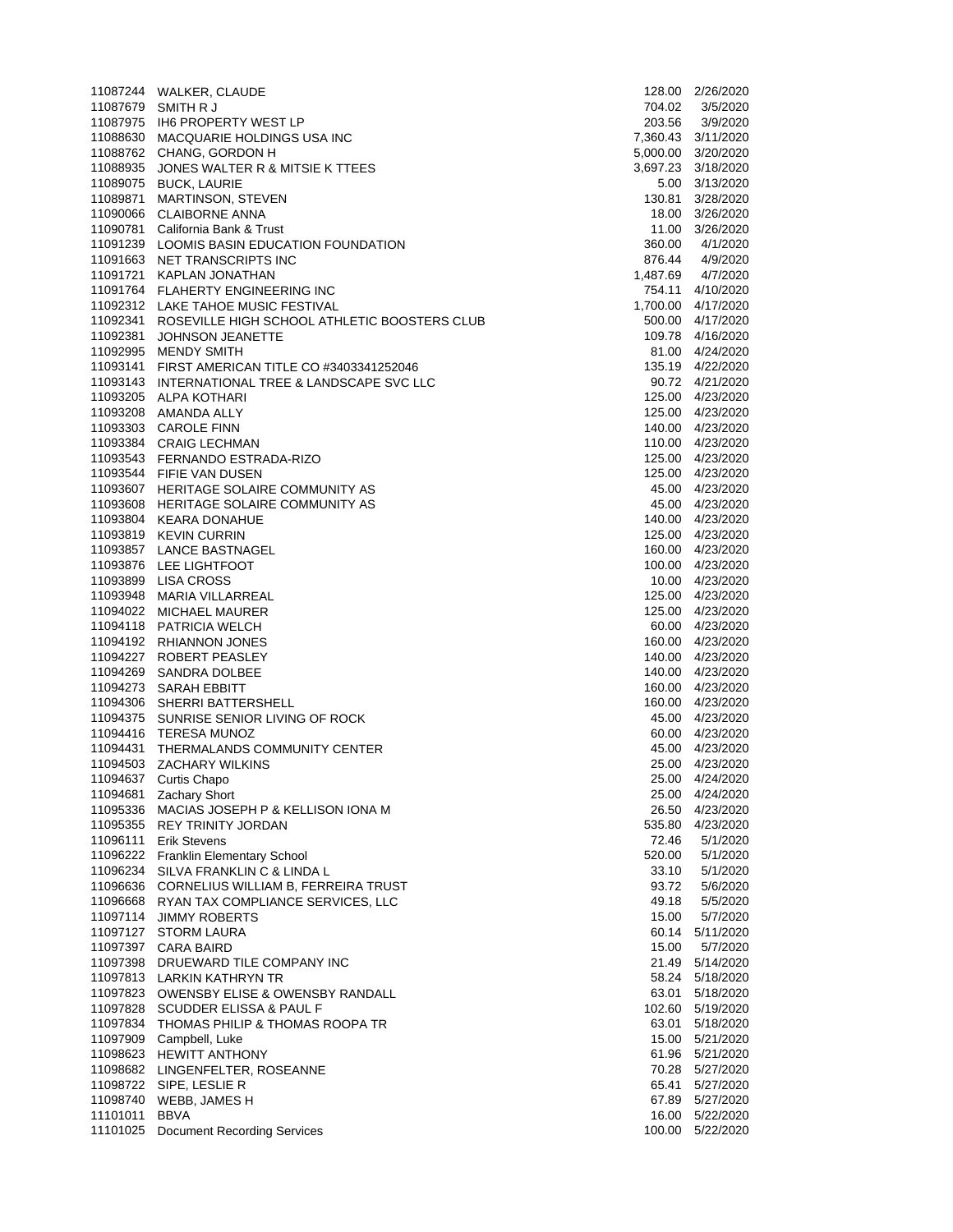|                   | 11101055 LOHMEYER SCOTT & LOHMEYER ERIN                                              |           | 12.50  5/26/2020                   |
|-------------------|--------------------------------------------------------------------------------------|-----------|------------------------------------|
|                   | 11101060 NEWREZ LLC                                                                  |           | 56.32  5/26/2020                   |
|                   | 11101069 Ronan L. McAllister                                                         | 18.00     | 5/22/2020                          |
| 11102209 EBRL INC |                                                                                      | 561.48    | 6/1/2020                           |
|                   | 11102210 GALVAN VICTORIA LIZZETH                                                     | 40.28     | 6/1/2020                           |
|                   | 11102740 BOATWORKS AT TAHOE - Remit-To: 760 N LAKE BLVD                              | 3,648.20  | 6/8/2020                           |
|                   | 11102769 HEARING SENSE AUDIOLOGY INC                                                 | 275.00    | 6/8/2020                           |
|                   | 11102851 SAKATA ALEXANDRA C                                                          | 35.00     | 6/4/2020                           |
|                   | 11102945 BROWN RICHARD H                                                             | 5,625.06  | 6/5/2020                           |
|                   | 11102954 CLAPPER BRYAN D & CLAPPER CORNELIA B TR                                     | 71.06     | 6/5/2020                           |
|                   | 11102967 DRISCOL BONNIE J EST OF                                                     | 20.68     | 6/5/2020                           |
|                   | 11102993 JONES STEVEN ERNEST                                                         | 32.57     | 6/8/2020                           |
|                   | 11103183 COURTNEY MCDONALD                                                           | 15.99     | 6/5/2020                           |
|                   | 11103191 ESPANA CARLOS, ESPANA FAMILY TR                                             | 164.72    | 6/9/2020                           |
|                   | 11103208 NAOMI DOWLER                                                                | 14.00     | 6/5/2020                           |
|                   | 11103212 PRUSS RANDY                                                                 | 15.60     | 6/9/2020                           |
|                   | 11103215 SAHAGUN RALPH                                                               | 44.70     | 6/9/2020                           |
|                   | 11103331 CORNERSTONE TITLE CO FILE #365532001043                                     | 178.57    | 6/10/2020                          |
|                   | 11103332 CORNERSTONE TITLE CO FILE #365532001087                                     | 583.59    | 6/10/2020                          |
|                   | 11103341 JACKSON THOMAS W                                                            | 92.30     | 6/9/2020                           |
|                   | 11103348 LINDBERG RAMON E                                                            |           | 26.59 6/10/2020                    |
|                   | 11103363 TAYLOR DOROTHY ANNE                                                         | 80.27     | 6/10/2020                          |
|                   | 11103829 DAVID STIEHL                                                                | 15.00     | 6/15/2020                          |
| 11103831 EBRL INC |                                                                                      | 76.11     | 6/15/2020                          |
|                   | 11103837 KATIE AND DANIEL STOLL                                                      |           | 15.00 6/12/2020                    |
|                   | 11103845 ROBIN EVANS                                                                 |           | 15.00 6/12/2020                    |
|                   | 11104003 LOVELACE JEFFERY GUY & BILLING REBECCA SUSAN                                |           | 135.06 6/15/2020                   |
|                   | 11104020 TIMONEY DANIEL V & TIMONEY MARIAH M                                         |           | 112.64 6/15/2020                   |
|                   | 11104023 WESTFALL NICOLAS R & WESTFALL BRENDA                                        |           | 62.34 6/15/2020                    |
|                   | 11104218 STEPHEN & DONNA SINNOCK                                                     |           | 72.74 6/18/2020                    |
|                   | 11104219 STEWART TITLE OF CALIF INC FILE #673254                                     |           | 21.48 6/18/2020                    |
|                   | 11104225 WONG JULIE L                                                                |           | 216.25 6/17/2020                   |
|                   | 11104587 ALAMILLO, ELIZABETH                                                         | 40.00     | 6/11/2020                          |
| 11104603 HU YU    |                                                                                      |           | 134.54 6/19/2020                   |
| 11104605          | Jessica Kirk                                                                         | 17.99     | 6/9/2020                           |
|                   | 11104606 Jessica Wharton                                                             |           | 1,350.00 6/17/2020                 |
|                   | 11105257 BOONE MARY LOU<br>11105432 LINGENFELTER, ROSEANNE                           |           | 13.15 6/24/2020                    |
|                   | 11105453 NGUYEN, HUNG Q                                                              |           | 70.28 6/29/2020<br>10.43 6/29/2020 |
|                   | 11106011 STILLMAN VELMA & BARRY                                                      |           | 104.93 6/25/2020                   |
|                   | 11106013 Unionbancal Mortgage Corporation                                            | 184.00    | 6/19/2020                          |
|                   | 11106482 MAKAYLA BROOKS                                                              | 15.00     | 6/29/2020                          |
|                   |                                                                                      |           |                                    |
| 11107922          | Moody's Investors Service Inc - Remit-To: 7 World Trade Center @ 250<br>Greenwich St | 1,000.00  | 7/14/2020                          |
|                   | 11108108 MORS-BAKER DIANA K                                                          | 50.00     | 7/14/2020                          |
|                   | CALIFORNIA STATE OF - Remit-To: Dept of Motor Vehicles Billing & Cashiering          |           |                                    |
| 11108278          | Unit PO Box 932382                                                                   | 22.00     | 7/20/2020                          |
|                   | Shasta County - Remit-To: SHASTA COUNTY SUPERIOR COURT 1500 COURT                    |           |                                    |
| 11108549          | <b>ST REDDING</b>                                                                    | 25.00     | 7/22/2020                          |
| 11108614          | DEUTSCHE BANK NATIONAL TRUST COMPANY TR                                              | 3,318.40  | 7/20/2020                          |
|                   | 11108626 GILILLAND GARRET III                                                        | 273.00    | 7/20/2020                          |
| 11108677          | SMITH WAYNE P TR EST OF                                                              | 12.08     | 7/20/2020                          |
| 11108679          | SOLORIO AGUEDO                                                                       | 50.84     | 7/20/2020                          |
|                   | 11108689 WELK LAWRENCE J III                                                         | 284.08    | 7/20/2020                          |
| 11108693          | <b>ZINCHENKO OLENA</b>                                                               | 192.38    | 7/20/2020                          |
| 11109424          | Calif Assn Of Clerks & Election Official - Remit-To: 701 Ocean St Rm 310 CACEO       | 300.00    | 7/27/2020                          |
|                   | <b>MEMBERSHIP ATTN GAIL PELLERIN</b>                                                 |           |                                    |
| 11109981          | ATAYA MOHAMMED GHALIB                                                                | 216.26    | 7/24/2020                          |
| 11109982          | <b>BBVA</b>                                                                          | 16.00     | 7/23/2020                          |
| 11109983          | BLUEWATER INVESTMENT HOLDINGS LLC                                                    | 330.14    | 7/24/2020                          |
|                   | 11109988 CITIZENS BANK N A                                                           | 100.68    | 7/24/2020                          |
|                   | 11110003 HARPER JAMES L & HARPER MARYJO                                              | 663.40    | 7/24/2020                          |
|                   | 11110026 PT REAL ESTATE LLC                                                          | 143.50    | 7/24/2020                          |
|                   | 11110080 FLYNN, ADRIAN                                                               | 451.11    | 7/30/2020                          |
|                   | 11110100 LINGENFELTER, ROSEANNE                                                      | 70.28     | 7/30/2020                          |
| 11110121          | NGUYEN, HUNG Q                                                                       | 1.49      | 7/30/2020                          |
|                   | 11111180 UNION PACIFIC RAILROAD COMPANY                                              | 10,000.00 | 7/27/2020                          |
| 11111554          | SUTTER VALLEY HOSPITALS - Remit-To: SUTTER ROSEVILLE MEDICAL                         | 200.00    | 8/5/2020                           |
|                   | CENTER PO BOX 748104                                                                 |           |                                    |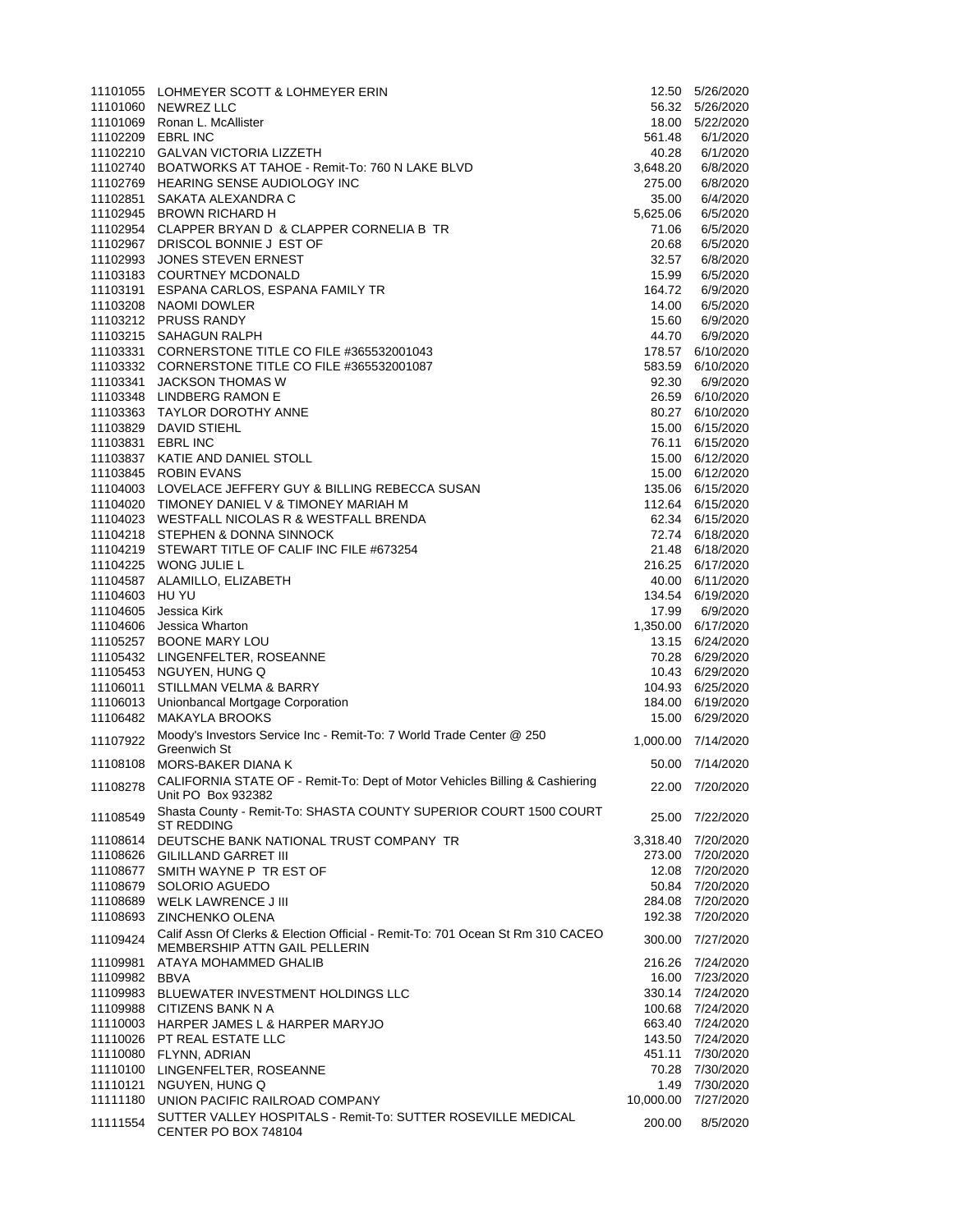|               | 11111572 ACE SECURITIES CORP HOME EQUITY LOAN TRUST                   | 1,064.98 | 8/3/2020                              |
|---------------|-----------------------------------------------------------------------|----------|---------------------------------------|
|               | 11111608 MILLER MARGARETTA BLAIR                                      | 820.06   | 8/3/2020                              |
|               | 11111621 TUTTLE IAN P                                                 | 174.20   | 8/3/2020                              |
|               | 11111846 BRAND JENNIFER K                                             | 20.00    | 8/6/2020                              |
|               | 11111942 LEWIS, RICHARD LEON                                          |          | 102.60 8/11/2020                      |
|               | 11112848 FORSTER CAROL VICTORIA GREER                                 |          | 15.01 8/19/2020                       |
|               | 11112854 JACQUES WILLIAM & REBECCA                                    |          | 123.03 8/19/2020                      |
|               | 11113989 DUNSTAN, ROBERT                                              |          | 77.63 8/27/2020<br>70.28 8/27/2020    |
|               | 11114019 LINGENFELTER, ROSEANNE<br>11114040 NGUYEN, HUNG Q            |          | 1.49 8/27/2020                        |
|               | 11114051 REISS, ROBERT C                                              |          | 172.24 8/27/2020                      |
|               | 11114266 ELDIN MOSTAFA & ELDIN RAWYA                                  |          | 67.48 8/24/2020                       |
|               | 11114312 MUFICH MICHAEL W                                             |          | 211.58 8/24/2020                      |
|               | 11114323 RALLS JORDAN D & RALLS ALEXANDRA N                           |          | 10.50 8/24/2020                       |
|               | 11114348 TAGGART JACQUELINE                                           |          | 12.04 8/24/2020                       |
| 11114658 BBVA |                                                                       |          | 16.00 8/24/2020                       |
|               | 11115206 ARIF IJAZ ET AL                                              |          | 109.78  8/28/2020                     |
|               | 11115224 CZAKO GERALDINE & CZAKO MICHAEL CHRISTOPHER                  |          | 138.60 8/28/2020                      |
|               | 11115243 GREWAL BALVIR S & GREWAL VEERPAL K                           |          | 74.42 8/28/2020                       |
|               | 11115248 ILIC DARKO & NEDELJKOVIC MARIJA                              |          | 10.26 8/28/2020                       |
|               | 11115295 POTTER COLIN F & POTTER SHOSHANNEE ET AL                     |          | 46.78 8/28/2020                       |
|               | 11115468 FIDELITY NAT TITLE CO OF CA #9072001273                      |          | 85.72 9/1/2020                        |
|               | 11116202 SAN JOAQUIN COUNTY OF - Remit-To: 180 E Weber Ave Ste 204    |          | 45.00 9/10/2020                       |
|               | 11116374 MCCONNELL BRANDON & MCCONNELL BRANDEE                        | 53.38    | 9/9/2020                              |
|               | 11116400 AUBURN HARDWOODS LUMBER & PLYWOOD INC                        |          | 278.85 9/14/2020                      |
|               | 11116611 FIDELITY NATIONAL TITLE COMPANY OF CALIFORNIA                |          | 64.20 9/11/2020                       |
|               | 11116739 VON THADEN, MARK J - Remit-To: 5007 CITRUS COLONY RD         |          | 7.50 9/16/2020                        |
|               | 11117069 DEVELOPATH                                                   |          | 900.00 9/21/2020                      |
|               | 11117324 US Postmaster - Remit-To: 371 Nevada St                      |          | 965.00 9/23/2020                      |
|               | 11117329 WINDSHIELD PROS OF TAHOE                                     |          | 250.00 9/23/2020                      |
|               | 11117348 ADAMS, SAMANTHA                                              |          | 1,620.00 9/22/2020                    |
|               | 11119518 CHICAGO TITLE CO FILE #8502001373                            |          | 54.74 10/1/2020                       |
|               | 11119708 LU HAO XIN TR                                                |          | 16.74 10/1/2020                       |
|               | 11119722 WILSON ALEXIS                                                |          | 53.02 10/1/2020                       |
|               | 11119865 MCCARTY LORI<br>11120053 CROCKETT LESTER G & CARMEN E        |          | 439.05 10/2/2020<br>27.86 10/5/2020   |
|               | 11120082 VAN RIPER WILLIAM H                                          |          | 22.22 10/5/2020                       |
|               | 11120928 ANDERSON MICHAEL WESLEY & LUDWIG HEATHER                     |          | 12.24 10/9/2020                       |
|               | 11120935 BOYLIN ROBERT E & BOYLIN PATRICIA A TR                       |          | 432.26 10/9/2020                      |
|               | 11121048 PLACER TITLE COMPANY FILE #P420613                           |          | 28.81 10/14/2020                      |
|               | 11121261 COMMONWEALTH LAND TITLE INS CO#720590295                     |          | 316.99 10/15/2020                     |
|               | 11121268 JORDAN WILLIAM R                                             |          | 24.00 10/14/2020                      |
|               | 11121277 MUDD WILLIAM                                                 |          | 15.65 10/14/2020                      |
|               | 11121729 CATAMOUNT PROPERTIES 2018 LLC                                |          | 264.36 10/19/2020                     |
|               | 11121730 CROWN CASTLE MU LLC                                          |          | 194.82 10/19/2020                     |
|               | 11121731 CROWN CASTLE TOWERS 06-2 LLC                                 |          | 15.41 10/19/2020                      |
|               | 11121732 CROWN COMMUNICATION INC                                      |          | 82.76 10/19/2020                      |
|               | 11121757 STEINGASS JOYCE I & STEINGASS WALTER G                       |          | 326.44 10/19/2020                     |
|               | 11122340 PG&E - Remit-To: PO Box 997300                               |          | 8,457.59 10/23/2020                   |
|               | 11123389 MEDICAL DYNAMICS                                             |          | 11,247.87 10/23/2020                  |
|               | 11123466 LINGENFELTER, ROSEANNE                                       |          | 70.28 10/28/2020                      |
|               | 11123484 NGUYEN, HUNG Q                                               |          | 1.49 10/28/2020                       |
|               | 11123511 SIPE, LESLIE R                                               |          | 65.41 10/28/2020                      |
|               | 11123762 FEDEX V0628                                                  |          | 48.79 10/28/2020                      |
|               | 11123763 FOOTHILL FIRE PROTECTION INC                                 |          | 3,177.84 10/28/2020                   |
|               | 11124276 BECK-ROCK INC DBA VALENCIA CLUB                              |          | 146.00 10/29/2020                     |
|               | 11124278 CALATLANTIC TITLE FILE# 155041647488                         |          | 68.93 10/29/2020                      |
|               | 11124279 CALATLANTIC TITLE INC #155504001155                          |          | 105.38 10/29/2020                     |
|               | 11124295 Kelly McClease<br>11124299 National Bank of Arizona          |          | 28.00 10/26/2020                      |
|               | 11124313 Unionbancal Mortgage Corporation                             |          | 11.00 10/26/2020<br>184.00 10/26/2020 |
|               | 11124317 WFG NAT TITLE INS CO #1645755CA                              |          | 358.39 10/29/2020                     |
|               | 11124476 CALATLANTIC TITLE INC ESC# 155504001188                      |          | 33.70 10/29/2020                      |
|               | 11124507 WISE RICK                                                    |          | 17.09 10/29/2020                      |
|               | 11124400 Miles Treaster & Associates - Remit-To: 1810 13th St Ste 100 |          | 128.99 11/2/2020                      |
|               | 11124546 DIRECTV LLC                                                  |          | 76.99 11/3/2020                       |
|               | 11124740 BECHTEL JENNIFER J & BECHTEL ROBERTA J                       |          | 22.56 11/2/2020                       |
|               | 11124756 JENNIFER L SLUTSKY OD A PROFESSIONAL CORPORATION             |          | 1,942.29 11/2/2020                    |
|               | 11125172 MOORE, DENISE                                                |          | 51.50 11/6/2020                       |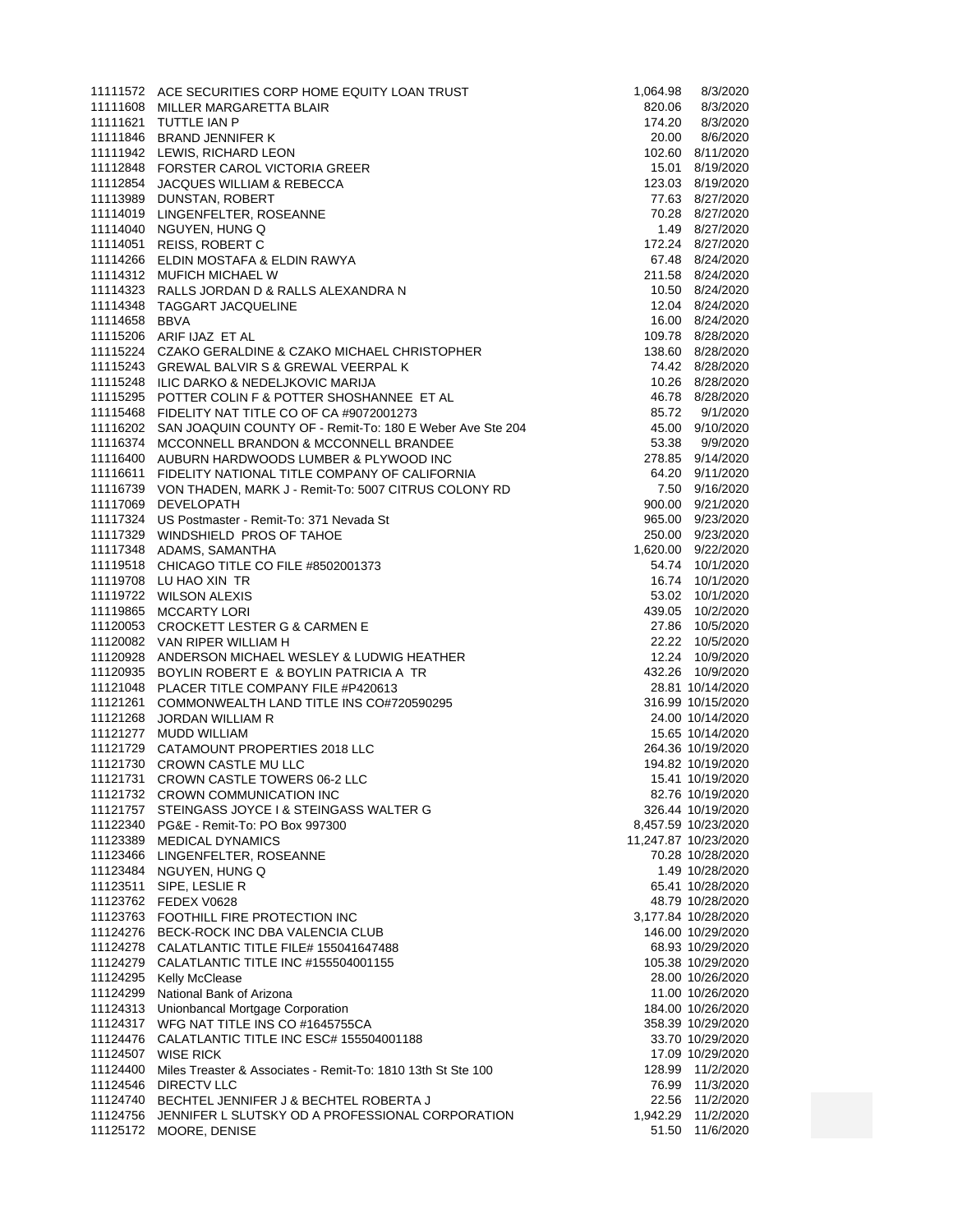|                    | 11125485 BROUGHTON LEE S ET AL                                                                     |          | 41.40 11/6/2020               |
|--------------------|----------------------------------------------------------------------------------------------------|----------|-------------------------------|
|                    | 11125655 CALATLANTIC TITLE INC #155504001241                                                       |          | 20.64 11/10/2020              |
|                    | 11125659 FIDELITY NAT TITLE CO OF CA #1102002913                                                   |          | 468.53 11/10/2020             |
|                    | 11125668 MACOMBER PEGGY E & ALAN R, NUTT KEVIN                                                     |          | 12.93 11/10/2020              |
|                    | 11125696 CALATLANTIC TITLE INC #155504001544                                                       |          | 79.32 11/12/2020              |
|                    | 11125701 HARVEY MARC                                                                               |          | 309.16 11/10/2020             |
|                    | 11125706 Reilly Harwood                                                                            |          | 12.00 11/10/2020              |
| 11125841           | CAMPBELL, LUKE                                                                                     |          | 15.00 11/16/2020              |
| 11126048           | JONATHAN PAUL RAUBACH                                                                              |          | 60.00 11/16/2020              |
|                    | 11126214 KUKURUZA SARA                                                                             |          | 294.70 11/16/2020             |
|                    | 11126217 MC RHH LLC                                                                                |          | 4,028.56 11/16/2020           |
|                    | 11126230 PUCCETTI JAMES D TR EST OF                                                                |          | 92.20 11/16/2020              |
| 11126241           | WILSON ROBERT G EST OF                                                                             |          | 119.30 11/16/2020             |
| 11126653           | ALAMEDA COUNTY OF - Remit-To: SUPERIOR COURT OF CALIFORNIA,<br>COUNTY OF ALAMEDA 661 WASHINGTON ST |          | 3.00 11/19/2020               |
|                    | 11126927 STARBUCKS CORP                                                                            |          | 18.90 11/18/2020              |
|                    | 11127110 BOTHELLO, ANN                                                                             |          | 211.63 11/25/2020             |
|                    | 11127157 LINGENFELTER, ROSEANNE                                                                    |          | 70.28 11/25/2020              |
|                    | 11127176 NGUYEN, HUNG Q                                                                            |          | 1.49 11/25/2020               |
|                    | 11127201 SIPE, LESLIE R                                                                            |          | 65.41 11/25/2020              |
|                    | 11127373 BROWN MICHAEL RYDER                                                                       |          | 244.14 11/20/2020             |
|                    | 11127962 Catherine Mendoza                                                                         |          | 200.00 11/20/2020             |
|                    | 11127992 Ethan James Waterman                                                                      |          | 100.00 11/20/2020             |
|                    | 11128002 Isabelle Anne Earley                                                                      |          | 200.00 11/20/2020             |
|                    | 11128055 SIMMONS MARGARET FOR DOUGLAS OFFICE PK                                                    |          | 202.05 11/24/2020             |
| 11128575           | COMMITTEE TO ELECT RENEE NASH TO THE EUREKA UNION SCHOOL<br><b>DISTRICT</b>                        |          | 200.00 11/24/2020             |
|                    | 11128637 HOUIN ADAM                                                                                |          | 441.94 11/25/2020             |
|                    | 11128667 JULIE LEAVENS-HUPP                                                                        |          | 200.00 11/24/2020             |
|                    | 11128718 MICHAEL HOLMES                                                                            |          | 200.00 11/24/2020             |
|                    | 11128719 MICHAEL JOHNSON                                                                           |          | 200.00 11/24/2020             |
|                    | 11128813 VALDEZ EMILLO A                                                                           |          | 2,615.98 11/24/2020           |
|                    | 11129102 Tahoe Regional Planning Agency                                                            |          | 10,084.63 12/2/2020           |
|                    | 11129376 HARRIS NORMA TR EST OF                                                                    |          | 11.06 12/1/2020               |
|                    | 11129411 WADE, MARVIN                                                                              |          | 146.00  12/1/2020             |
|                    | 11129467 H&L TOWING & RECOVERY LLC                                                                 |          | 576.20 12/4/2020              |
|                    | 11129918 CALIFORNIA LAND MANAGEMENT SERVICES CORPORATION                                           |          | 28,940.25 12/10/2020          |
| 11130140 BILL OLIN |                                                                                                    |          | 3,500.00 12/8/2020            |
|                    | 11130446 Kathryn Cantwell                                                                          |          | 24.00 12/11/2020              |
|                    | 11131364 AVERY SHERRY                                                                              |          | 11.58 12/18/2020              |
| 11131511           | NORTH AMER TITLE CO INC #563012002212                                                              |          | 131.03 12/21/2020             |
|                    | 11131653 J&B PROPERTIES                                                                            |          | 32.72 12/21/2020              |
|                    | 11131800 FIRST AMERICAN TITLE CO #145076338891                                                     |          | 450.58 12/23/2020             |
| 11131811           | <b>HERNANDEZ SHERI</b>                                                                             |          | 287.94 12/22/2020             |
|                    | 11131812 JAUL STEVEN                                                                               |          | 123.44 12/22/2020             |
|                    | 11131813 JAVIER A LEYPON                                                                           |          | 179.00 12/21/2020             |
|                    | 11131838 SINOR MICHAEL S                                                                           |          | 198.72 12/22/2020             |
|                    | 11131840 THE LAW OFFICES OF CHARLES K. MILLS                                                       |          | 81.00 12/21/2020              |
|                    | 11131859 BOTHELLO, ANN                                                                             |          | 209.69 12/28/2020             |
|                    | 11131906 LINGENFELTER, ROSEANNE                                                                    |          | 69.99 12/28/2020              |
|                    | 11131925 NGUYEN, HUNG Q                                                                            |          | 15.64 12/28/2020              |
|                    | 11132434 FIRST AMER TITLE CO FILE#145076381557                                                     |          | 105.75 12/24/2020             |
| 11132441           | <b>JONES KELLY R</b>                                                                               |          | 30.00 12/24/2020              |
|                    | 11132445 PLACER TITLE CO FILE #P434992                                                             |          | 29.58 12/24/2020              |
|                    | 11132556 Stevie-Ray Schiller                                                                       |          | 4.84 12/29/2020               |
|                    | 11133903 DORBANDT PETER H                                                                          |          | 255.34 12/30/2020             |
|                    | 11133906 FIDELITY NAT TITLE CO OF CA #9022001252                                                   |          | 2,594.70 12/30/2020           |
|                    | 11133907 FIDELITY NAT TITLE CO OF CA #9022001252                                                   |          | 1,437.85 12/30/2020           |
|                    | 11133917 RYDER ROBERT A                                                                            |          | 148.10 12/31/2020             |
|                    | 11134024 ROSA DE LA CAMPA                                                                          |          | 99.91 12/30/2020              |
|                    | 11134174 STEWART TITLE CO FILE #918040                                                             | 1,076.27 | 1/5/2021                      |
|                    | 11134183 Franklin Nino Dutto                                                                       | 7.36     | 1/6/2021                      |
|                    | 11134318 FOX JIMMY & NELSON TERESA                                                                 | 102.38   | 1/6/2021                      |
|                    | 11134331 LOOK JEREMY K & LOOK CATHERINE E MORGAN                                                   | 352.34   | 1/5/2021                      |
|                    | 11134358 SZILAGYI AVA                                                                              | 330.60   | 1/6/2021                      |
|                    |                                                                                                    |          |                               |
|                    | 11134545 DEBEVEC MARLA                                                                             | 161.10   | 1/6/2021                      |
|                    | 11134556 JACI E MILLER                                                                             | 118.33   | 1/6/2021                      |
|                    | 11135123 BEAUCHAMP LISA M & BEAUCHAMP STEVEN J TR<br>11135482 ZIMMERMAN DARNELLE D & CHRISTIAN E   | 17.04    | 155.16 1/12/2021<br>1/14/2021 |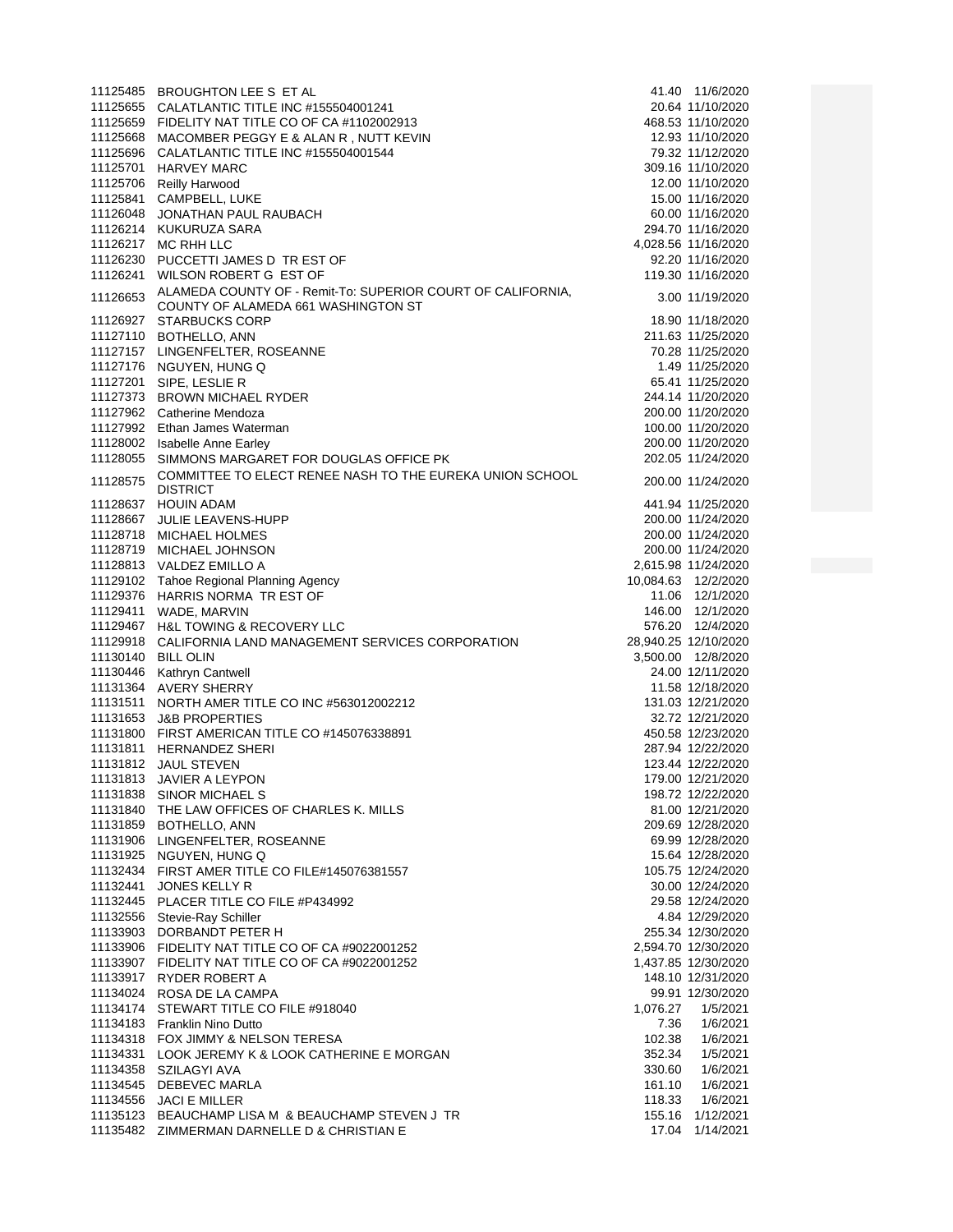|                 | 11135742 STEGALL GREG E & ELIZABETH A                                                          | 16,447.18 1/15/2021 |                                    |
|-----------------|------------------------------------------------------------------------------------------------|---------------------|------------------------------------|
|                 | 11136043 PLACER TITLE COMPANY                                                                  |                     | 1,234.89 1/20/2021                 |
|                 | 11136295 BASSETTI ADRIENNE & NEIL                                                              |                     | 25.87 1/25/2021                    |
|                 | 11136297 BNT TITLE CO OF CA FILE#CA20196984                                                    |                     | 453.44 1/25/2021                   |
|                 | 11136391 NOACK, LORENE A                                                                       |                     | 258.94 1/27/2021                   |
|                 | 11136904 MALM KIMBERLY                                                                         |                     | 169.82 1/25/2021                   |
|                 | 11136912 PEARSALL DEBORAH ANN                                                                  |                     | 408.01 1/26/2021                   |
|                 | 11136924 TOLEDO YVETTE                                                                         |                     | 138.06 1/25/2021                   |
|                 | 11138186 DARCY PORTER                                                                          |                     | 49.95 1/28/2021                    |
|                 | 11138386 UNIONBANCAL MORTGAGE CORP                                                             |                     | 184.00 1/27/2021                   |
|                 | 11138160 Tahoe Regional Planning Agency<br>11138807 BRITTANY LOHR                              | 2,206.43<br>124.89  | 2/2/2021<br>2/4/2021               |
|                 | 11138812 CHRISTIAN INSTITUTE                                                                   | 320.00              | 2/1/2021                           |
|                 | 11138828 LULULEMON USA INC                                                                     | 883.98              | 2/5/2021                           |
|                 | 11138832 ORANGE COAST TITLE CO OF N CA #20300059                                               | 22.79               | 2/5/2021                           |
|                 | 11139030 COLLECTION BUREAU INCORPORATED (Hold) - Remit-To: 8925 BIRCH LN BLI                   |                     | 1.58 2/10/2021                     |
|                 | 11139193 TARGET CORPORATION                                                                    | 3,945.40            | 2/8/2021                           |
|                 | 11139194 TARGET CORPORATION                                                                    |                     | 4,512.16 2/8/2021                  |
|                 | 11139294 MCSHANE BETH                                                                          |                     | 36.00 2/10/2021                    |
|                 | 11139296 PEARSON KENNETH D                                                                     |                     | 13.24 2/10/2021                    |
|                 | 11139321 ALTA SAW INC                                                                          |                     | 74.97 2/16/2021                    |
|                 | 11139460 VISTA TRUCKEE TAHOE LLC                                                               |                     | 318.64 2/16/2021                   |
|                 | 11139492 COTTEN RUSSELL S                                                                      |                     | 29.68 2/10/2021                    |
|                 | 11139495 CRUM GALEN WAYNE & CRUM ADELE CLAIRE                                                  |                     | 63.09 2/10/2021                    |
|                 | 11139545 ANDERSONS SIERRA PIPE CO                                                              |                     | 64.08 2/17/2021                    |
|                 | 11139665 NOPAT PROPERTIES LLC                                                                  |                     | 171.30 2/16/2021                   |
|                 | 11139674 WILLIS SCOTT A & DANELLE                                                              |                     | 78.93 2/16/2021                    |
|                 | 11139776 BEYERSELL ENTERPRISES FAMILY LP                                                       |                     | 1,414.45 2/17/2021                 |
|                 | 11139812 US TREASURY HUD FHA CASE #0437299399                                                  |                     | 268.17 2/17/2021                   |
|                 | 11139814 WHOLE FOODS MARKET CALIFORNIA INC                                                     |                     | 4,052.78 2/16/2021                 |
|                 | 11140186 MANZI TRINA L TR                                                                      |                     | 62.64 2/19/2021                    |
|                 | 11140228 FAWVER, GARY                                                                          |                     | 90.72 2/24/2021                    |
|                 | 11140271 NOACK, LORENE A                                                                       |                     | 144.30 2/24/2021                   |
|                 | 11140463 DUELFER GREGORY JAMES & CALENDER BETSY ERIN                                           |                     | 11.16 2/22/2021                    |
|                 | 11140915 ADVOCATES FOR MENTALLY ILL HOUSING INC                                                |                     | 289.44 2/25/2021                   |
|                 | 11140967 Jemtown Inc                                                                           |                     | 536.80 2/25/2021                   |
|                 | 11141061 CITIZENS ONE HOME LOANS                                                               |                     | 13.00 2/22/2021                    |
|                 | 11141067 NEVADA STATE BANK                                                                     |                     | 11.00 2/22/2021<br>52.00 2/22/2021 |
|                 | 11141078 WWOT INC<br>11141106 COMCAST FINANCIAL AGENCY CORPORATION (Hold) - Remit-To: ATTN TOM | 17,378.11 2/26/2021 |                                    |
|                 | 11141212 COMCAST IP PHONE II LLC                                                               |                     | 2,512.07 2/25/2021                 |
|                 | 11141231 ACRES, STANLEY E                                                                      |                     | 844.00 2/25/2021                   |
|                 | 11141673 1ST NATIONAL BANK OF OMAHA #3104                                                      |                     | 21.27 2/26/2021                    |
|                 | 11141687 ANTHONY JACKSON                                                                       |                     | 49.82 2/26/2021                    |
|                 | 11141688 ASHLEY E. VALENA                                                                      |                     | 35.00 2/26/2021                    |
|                 | 11141706 BRADY & DAUN ASH                                                                      |                     | 20.95 2/26/2021                    |
|                 | 11141773 DICKINSON-FROELICK, SHYANNE MICHELLE                                                  |                     | 15.00 2/26/2021                    |
|                 | 11141791 FISERV EFT INC                                                                        |                     | 172.18 2/26/2021                   |
| 11141838 KOHL'S |                                                                                                |                     | 58.86 2/26/2021                    |
|                 | 11141855 MACKEY, KEVIN                                                                         |                     | 13.23 2/26/2021                    |
|                 | 11141858 MARGARET A SANCHEZ                                                                    |                     | 50.00 2/26/2021                    |
|                 | 11141860 MARILYN GUY                                                                           |                     | 15.58 2/26/2021                    |
|                 | 11141867 MILLER, JEFF                                                                          |                     | 24.00 2/26/2021                    |
|                 | 11141869 MORENITA MARKET & TAQUERIA                                                            |                     | 63.91 2/26/2021                    |
|                 | 11141871 MORRISON, JAMIE LYNN                                                                  |                     | 100.00 2/26/2021                   |
|                 | 11141872 MORRISON, LAWRENCE/STLE DT                                                            |                     | 11.28 2/26/2021                    |
|                 | 11141874 MURRAY, CHRISTINA LYNN                                                                |                     | 35.72 2/26/2021                    |
|                 | 11141878 OLGA TAERESA DUGAN                                                                    |                     | 50.00 2/26/2021                    |
|                 | 11141911 SANCHEZ, ELIZABETH RUTH                                                               |                     | 20.00 2/26/2021                    |
|                 | 11141943 TERRACES AT HIGHLAND RESERVE                                                          |                     | 150.00 2/26/2021                   |
|                 | 11141945 THE GATZ FAMILY TRUST                                                                 |                     | 100.00 2/26/2021                   |
|                 | 11141951 UNION PACIFIC RAILROAD                                                                |                     | 40.00 2/26/2021                    |
|                 | 11141966 WADE, NIKKI<br>11142247 STEVE WEAVER                                                  |                     | 10.46 2/26/2021                    |
|                 | 11142061 SIMPLIFILE LC (Hold)                                                                  | 89.00               | 411.58 2/25/2021<br>3/2/2021       |
|                 | 11142391 ROSEFARM INVESTMENTS INC                                                              | 51.68               | 3/2/2021                           |
|                 | 11142795 PLACER TITLE CO FILE #P459414                                                         | 215.44              | 3/8/2021                           |
|                 | 11143497 BRIGHT SUMMIT LLC                                                                     |                     | 343.76 3/12/2021                   |
|                 | 11143521 SCUDERO HOME INVESTORS INC                                                            | 76.80               | 3/12/2021                          |
|                 |                                                                                                |                     |                                    |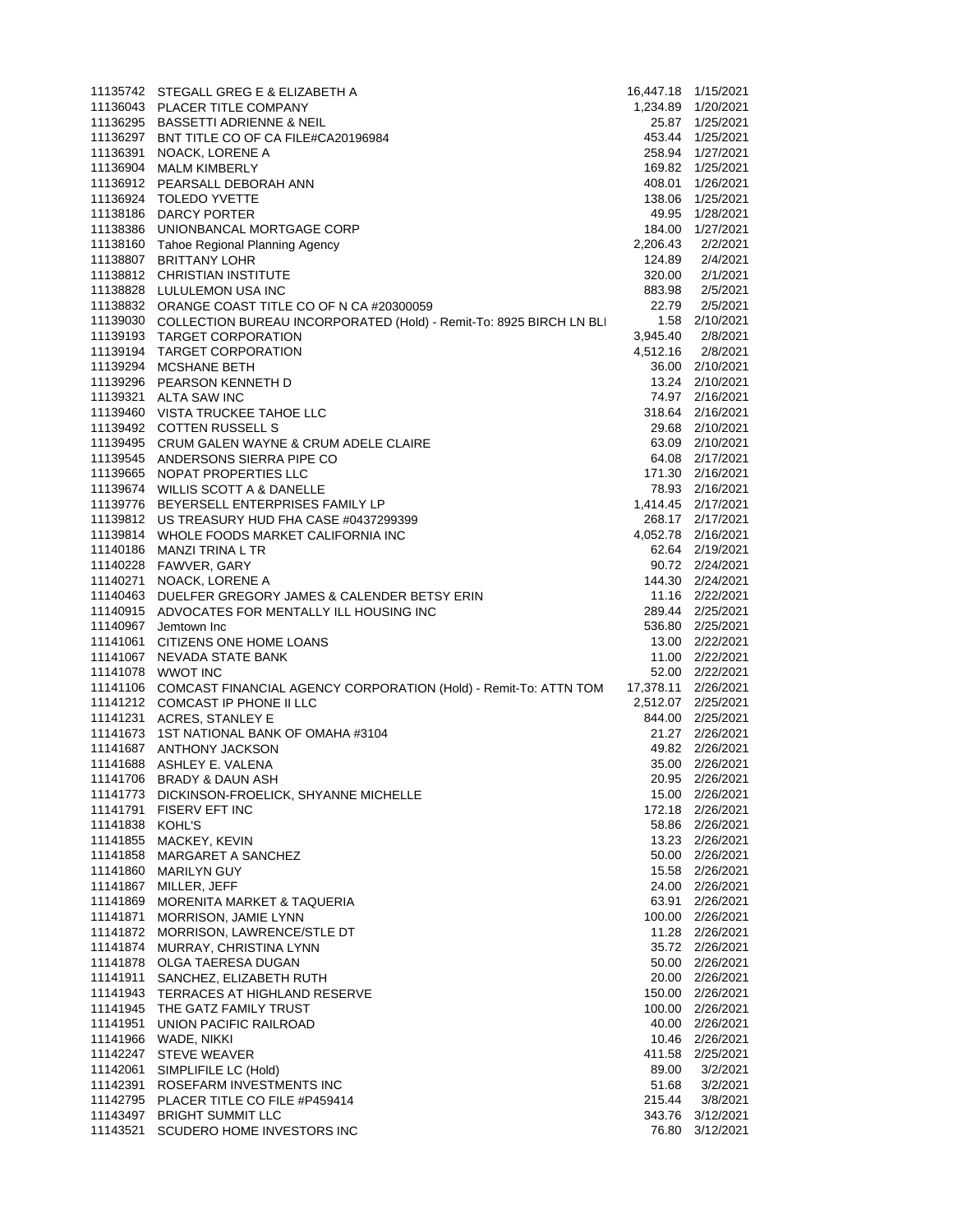| 11143526 WOODLEY CLINTON J & WOODLEY RYAN K                                                         |                  | 94.36 3/12/2021                        |
|-----------------------------------------------------------------------------------------------------|------------------|----------------------------------------|
| 11143630 ARTHUR GREER M JR & VERONICA                                                               |                  | 280.22 3/16/2021                       |
| 11143639 TENBORG KEVIN, VIRGINIA & PATRICIA                                                         |                  | 1,471.80 3/16/2021                     |
| 11143771 WITTER CRAIG C                                                                             |                  | 31.51 3/17/2021                        |
| 11143984 CARRINGTON LESLIE ANN BAER                                                                 |                  | 32.06 3/18/2021                        |
| 11143988 GRANITE BAY MOTORCYCLE PARTNERS INC                                                        |                  | 10.14 3/18/2021                        |
| 11143997 PROMINENT ESCROW SVCS INC ESC #0210531                                                     |                  | 487.18 3/18/2021                       |
| 11144064 Sierra Boat Company Inc                                                                    |                  | 1,000.00 3/23/2021<br>141.14 3/22/2021 |
| 11144185 FRENCH JOSIE<br>11144187 GROOTENDORST TONYA TR ET AL                                       |                  | 87.74 3/22/2021                        |
| 11144190 KAISER HEALTH PLAN ASSET MANAGEMENT INC                                                    |                  | 322.23 3/22/2021                       |
| 11144206 TIMOTHY & SAMANTHA TRACY                                                                   |                  | 75.00 3/22/2021                        |
| 11144406 ALCALA WENDY R & DANIEL                                                                    |                  | 31.91 3/24/2021                        |
| 11145200 GRAGG, JUSTIN D                                                                            |                  | 30.00 3/26/2021                        |
| 11145348 MARTINSON, STEVEN                                                                          |                  | 124.62 3/29/2021                       |
| 11145364 RILEY, BARBARA                                                                             |                  | 139.99 3/29/2021                       |
| 11145375 SIPE, LESLIE R                                                                             |                  | 62.31 3/29/2021                        |
| 11145385 TURNER, CHRISTINE E                                                                        |                  | 69.99 3/29/2021                        |
| 11145648 MAKAREVIC AIDA                                                                             |                  | 41.28 3/26/2021                        |
| 11145654 PENG YING                                                                                  |                  | 52.45 3/26/2021                        |
| 11145667 SHEHADEH AHMAD A                                                                           |                  | 49.37 3/26/2021                        |
| 11145900 DUGGER HAROLD L & KEITH                                                                    |                  | 710.52 3/30/2021                       |
| 11146026 PLACER TITLE CO #P461210                                                                   |                  | 392.00 3/29/2021                       |
| 11146162 GRAGG, JUSTIN D                                                                            |                  | 30.00 04/01/2021                       |
| 11146511 ONEAL GIA                                                                                  |                  | 96.57 04/01/2021                       |
| 11146610 UNITED STATES SECRETARY OF VETERANS AFFAIRS                                                |                  | 2,020.56 04/02/2021                    |
| 11146744 FOGLEMAN KEVIN                                                                             |                  | 141.56 04/05/2021                      |
| 11146753 SMITH MICHAEL D                                                                            |                  | 29.52 04/05/2021                       |
| 11146810 3D DATACOM                                                                                 |                  | 344.75 04/08/2021                      |
| 11147087 ROBIN DOUGLAS                                                                              |                  | 125.40 04/07/2021                      |
| 11147217 LENNAR TITLE INC #154801003679                                                             |                  | 303.21 04/08/2021                      |
| 11147672 BROWN DONNA T                                                                              |                  | 3,087.76 04/15/2021                    |
| 11147680 NOLANJONES TRISHA R                                                                        |                  | 26.90 04/15/2021<br>63.00 04/15/2021   |
| 11147682 PLACER TITLE CO FILE #P447806<br>11147687 STARBUCKS CORPORATION                            |                  | 294.05 04/15/2021                      |
| 11147692 WILLIAMS LAWRENCE                                                                          |                  | 27.82 04/15/2021                       |
| 11147764 SYNRGO INC                                                                                 |                  | 80.00 04/19/2021                       |
| 11147820 GRIEPP TROY & ANGELIQUE SLYE                                                               |                  | 582.81 04/16/2021                      |
| 11147835 WESTMINSTER TITLE CO ESC#11420000684                                                       |                  | 90.00 04/16/2021                       |
| 11147984 C S I LEASING INC                                                                          |                  | 30.84 04/19/2021                       |
| 11149221 LENNAR TITLE INC ESC#154801003684                                                          |                  | 289.01 04/26/2021                      |
| 11149251 SPILLER PATRICIA ANN & GLENN SINCLAI                                                       |                  | 212.40 04/26/2021                      |
| 11149405 MITANI, MICHIYE                                                                            |                  | 69.99 04/28/2021                       |
| 11149427 SIPE, LESLIE R                                                                             |                  | 62.31 04/28/2021                       |
| 11149552 ALEXANDER RICHARD & JOANN                                                                  |                  | 179.14 04/27/2021                      |
| 11149567 JOHNSTON DAVID W                                                                           |                  | 61.01 04/27/2021                       |
| 11149578 SQUAW VALLEY SKI HOLDINGS LLC                                                              |                  | 325.68 04/27/2021                      |
| 11149718 RAISH DAVID I & WALTON SEAN M                                                              |                  | 402.26 04/27/2021                      |
| 11149728 WHALEN MICHAEL & TERESA                                                                    |                  | 62.80 04/28/2021                       |
| 11150275 ALLEN BRUCE L & CHRISTINA C                                                                |                  | 606.90 04/29/2021                      |
| 11150286 LLOYD SUSAN J                                                                              |                  | 349.79 04/29/2021                      |
| 11150288 PLACER TITLE CO FILE #P428235                                                              |                  | 348.20 04/29/2021                      |
| 11150637 Mary Lowry                                                                                 |                  | 68.18 4/28/2021                        |
| 11151025SCHUSTER JARED M & SCHUSTER JUSTIN T                                                        | 575.98           | 5/4/2021                               |
| 11151468KAUR KANWALPREET & SINGH JASINDER PAL                                                       | 2,114.22         | 5/7/2021                               |
| 11151471 MOLLAHAN SCOTT JOHN & MOLLAHAN VALERIE ANN TR<br>11151473NORTH RICHARD ERIC & NORTH NICOLE | 206.32<br>311.38 | 5/7/2021<br>5/7/2021                   |
| 11151475RESHWAN SALIM & RESHWAN ROBIN                                                               | 304.16           | 5/7/2021                               |
| 11151476SHELTON MARK S & SHELTON ANDREA C                                                           | 288.36           | 5/7/2021                               |
| 11151477 STEIN PETER H & STEIN REBECCA S TR                                                         | 463.50           | 5/7/2021                               |
| 11151665BACH ANN & SMITH EUGENE NEAL                                                                |                  | 16.84 5/11/2021                        |
| 11151679DOLD STEPHEN E                                                                              |                  | 29.12 5/11/2021                        |
| 11151692LENNAR TITLE INC ESC# 154801003815                                                          |                  | 74.70 5/12/2021                        |
| 11151693LENNAR TITLE INC ESC #155504002293                                                          |                  | 162.56 5/12/2021                       |
| 11151695LULULEMON USA INC                                                                           |                  | 7,635.36 5/11/2021                     |
| 11151704PARSONS VICKI                                                                               |                  | 65.00 5/11/2021                        |
| 11151708RESTAURANT BRAND INTERNATIONAL                                                              |                  | 4,906.70 5/11/2021                     |
| 11151709ROGERS, EBEN                                                                                |                  | 14.92  5/11/2021                       |
| 11151713SCHNABLE STEVEN ALAN & YOUNG EMILY R                                                        |                  | 478.59 5/12/2021                       |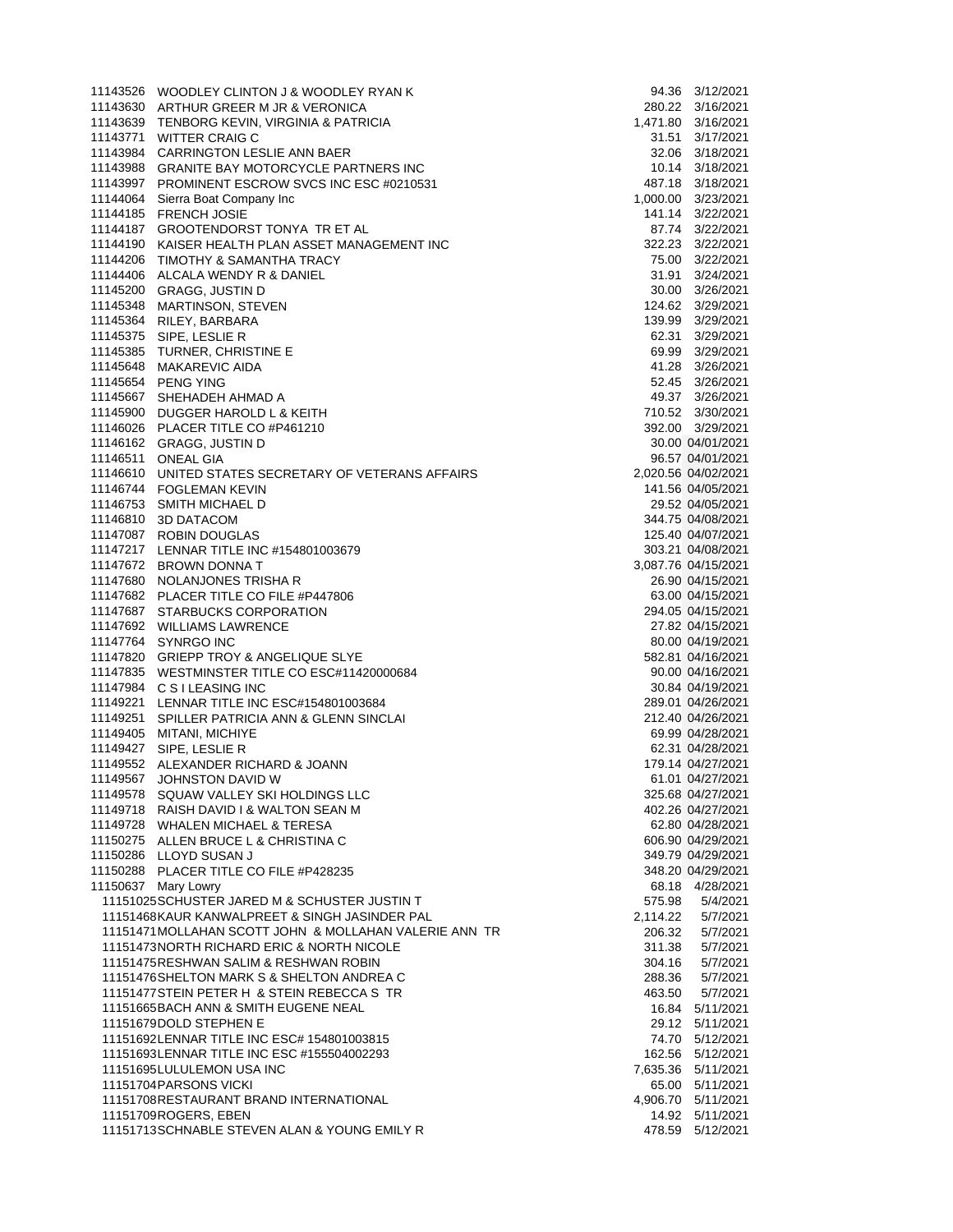| 11151930MARTIN JENNIFER                                                                      | 36.00               | 5/13/2021                            |
|----------------------------------------------------------------------------------------------|---------------------|--------------------------------------|
| 11152168COLLECTION BUREAU INCORPORATED (Hold) - Remit-To: PO BOX 1219                        | 94.57               | 5/19/2021                            |
| 11152169COLLECTION BUREAU INCORPORATED (Hold) - Remit-To: PO BOX 1219                        | 351.56              | 5/19/2021                            |
| 11152216STATE WATER RESOURCES CONTROL BOARD - Remit-To: Po Box 1977                          |                     | 597.00 5/19/2021                     |
| 11152251JENSEN ZACKARY C<br>11152269TOMASELIO NIA                                            | 46.38               | 5/17/2021                            |
| 11152423VERIZON                                                                              |                     | 68.62 5/17/2021<br>26.72 5/20/2021   |
| 11152464 Randi Harder                                                                        |                     | 110.00 5/18/2021                     |
| 11152971 PHH MORTGAGE CORPORATION                                                            |                     | 64.22 5/21/2021                      |
| 11152974RAMSEY KATHRYN                                                                       |                     | 10.84 5/21/2021                      |
| 11152976SANSOM THOMAS I EST OF                                                               |                     | 12.70  5/21/2021                     |
| 11153444MARTINSON, STEVEN                                                                    |                     | 124.62 5/26/2021                     |
| 11154390 Unionbancal Mortgage Corp.                                                          |                     | 184.00 5/25/2021                     |
| 11155511DOUGHERTY, HOLLY MARIE                                                               | 75.00               | 6/3/2021                             |
| 11155631 MAZUR YELENA & GREGORY MIKHAIL                                                      | 649.11              | 6/1/2021                             |
| 11155639PARR JASON C                                                                         | 137.86              | 6/1/2021                             |
| 11155643RAMIRO LOZANO                                                                        | 49.95               | 6/1/2021                             |
| 11155652SOCIE RICHARD                                                                        | 1,938.06            | 6/1/2021                             |
| 11155928FIRST AMERICAN TITLE CO #29036525276<br>11155953NORDSTROM INC                        | 100.00<br>11.52     | 6/3/2021<br>6/2/2021                 |
| 11156142BARNES GEORGE R SR & GAIL P TTEES                                                    | 169.53              | 6/7/2021                             |
| 11156143BENSLEY WILLIAM S & HEIDI L                                                          | 528.36              | 6/7/2021                             |
| 11156145BREWER ROGER A                                                                       | 2,599.93            | 6/4/2021                             |
| 11156147 California Capitol Bail Bonds                                                       | 252.81              | 6/4/2021                             |
| 11156175SCOTT ANN M % POLYGON GLOBAL                                                         | 1,409.69            | 6/7/2021                             |
| 11156268CIANCUTTI JOHN & CIANCUTTI CRYSTAL TR                                                | 463.50              | 6/7/2021                             |
| 11156274 FLINN REBECCA BRIANNE & FLINN JONATHON PATRICK                                      | 24.98               | 6/7/2021                             |
| 11156630VERIZON                                                                              |                     | 672.99 6/11/2021                     |
| 11157041 FAIRCHILD KENNETH SCOTT                                                             |                     | 375.24 6/14/2021                     |
| 11157043GAULT LLC                                                                            |                     | 1,577.44 6/14/2021                   |
| 11157057NOPAT PROPERTIES LLC<br>11157159BURNETT, SEAN                                        |                     | 171.30 6/15/2021                     |
| 11157491JOHNSON MICHAEL & JOHNSON JAMES                                                      |                     | 92.62 6/14/2021<br>75.02 6/17/2021   |
| 11157634GOMES DUANE H & GOMES KELLY A TR                                                     |                     | 48.64 6/18/2021                      |
| 11157648ORANGE COAST TITLE CO ESC#2082269                                                    |                     | 755.88 6/21/2021                     |
| 11158038TSAKOPOULOS KYRIAKOS                                                                 |                     | 486.91 6/21/2021                     |
| 11158142MOORE, DENISE                                                                        |                     | 51.20 6/24/2021                      |
| 11158201BACHANAS SUSAN ANN ET AL                                                             |                     | 3,301.72 6/22/2021                   |
| 11158207 CHICAGO TITLE COMPANY                                                               |                     | 672.56 6/22/2021                     |
| 11158890ANTHONY SANTIAGO                                                                     |                     | 69.61 6/24/2021                      |
| 11158894COURTNEY KNISELY                                                                     |                     | 49.96 6/24/2021                      |
| 11158900MERIJACK, LLC                                                                        |                     | 2,059.54 6/23/2021                   |
| 11158926ANDERSON, DON J<br>11158987MARTINSON, STEVEN                                         |                     | 234.02 6/28/2021<br>124.62 6/28/2021 |
| 11159174JOHNSON JUSTIN                                                                       |                     | 19.92 6/24/2021                      |
| 11159990MICHAEL, ELTON EARL                                                                  |                     | 442.80 6/29/2021                     |
| 11160078THE PALISADES DEVELOPMENT LLC                                                        |                     | 9,700.00 6/25/2021                   |
| 11160616RODRIGUEZ, ZACHARY                                                                   |                     | 156.00 6/29/2021                     |
| 11160664AIR POWER INC (Hold)                                                                 | 27.100.00           | 7/1/2021                             |
| 11160891HEWLETT PACKARD ENTERPRISE COMPANY - Remit-To: PO. BOX 402582                        | 440.00              | 7/2/2021                             |
| 11162016CHEEMA RAJPAL & CHEEMA GURSHARNJEET S TR ET AL                                       | 64.78               | 7/9/2021                             |
| 11162024MODIV CHEVRON ROSEVILLE LLC ET AL                                                    | 40.16               | 7/9/2021                             |
| 11162321AMY SUMMERS                                                                          | 50.86               | 7/9/2021                             |
| 11162641 FANCHER JOSEPH M & FANCHER MARGO V TR                                               |                     | 133.18 7/15/2021                     |
| 11162644GROOTENDORST TONYA & GROOTENDORST JOHN TR<br>11162667PROVIDENT TRUST LLC             |                     | 1,996.00 7/15/2021                   |
| 11162671 SANCHEZ JUAN ANTONIO                                                                | 569.44              | 7/15/2021<br>50.90 7/15/2021         |
| 11162675STROMBECK PETER                                                                      |                     | 836.76 7/15/2021                     |
| 11163087FIDELITY NAT TITLE CO OF CA #9071801072                                              |                     | 262.57 7/21/2021                     |
| 11163089HAVER JAMES                                                                          |                     | 19.74 7/21/2021                      |
| 11164737 ENGIE NORTH AMERICA INC                                                             | 13,166.83 7/28/2021 |                                      |
| 11164957ALOBAIDE YOUSIF S ET AL                                                              |                     | 53.22 7/27/2021                      |
| 11164974MURRAY SEAN & LYNNE JILL                                                             |                     | 41.90 7/27/2021                      |
| 11164987TAIBI REVOCABLE LIVING TR                                                            |                     | 212.95 7/28/2021                     |
| 11166229LYNN SEELEY                                                                          | 128.75              | 7/28/2021                            |
| 11166397CHASE SARAH M                                                                        | 506.05              | 8/3/2021                             |
| 11166398KALIBBALA DIANAH-ROSE & KALIBBALA JONATHAN<br>11166632TAHOE REGIONAL PLANNING AGENCY | 21.14<br>435.00     | 8/3/2021<br>8/9/2021                 |
| 11167264JANA O'KEEFE                                                                         |                     | 500.00 8/12/2021                     |
|                                                                                              |                     |                                      |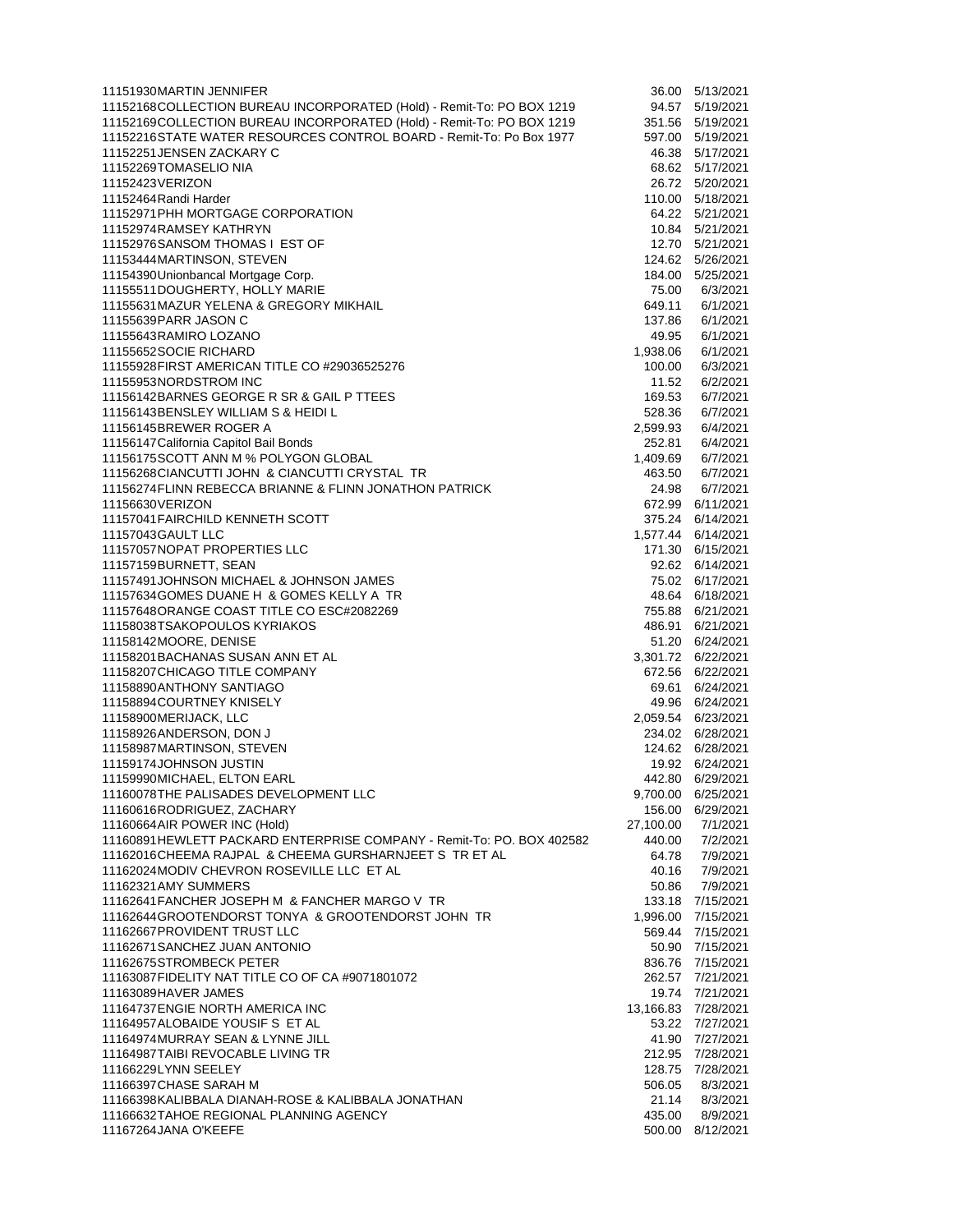| 11167359Alyssa Delrosario                                                             |          | 66.43 8/17/2021                                                                                |
|---------------------------------------------------------------------------------------|----------|------------------------------------------------------------------------------------------------|
| 11167556RANA WM LLC                                                                   |          | 6,493.48 8/17/2021                                                                             |
| 11167478GRAYBEAL, GAIL                                                                |          | 185.64 8/19/2021                                                                               |
| 11167688RYAN LLC                                                                      |          | 40.00 8/19/2021                                                                                |
| 11167633 PACIFIC STORAGE COMPANY                                                      |          | 35.00 8/20/2021                                                                                |
| 11167878MACDONNELL MILES C                                                            |          | 768.63 8/23/2021                                                                               |
| 11169125CHAPEL OF THE HILLS                                                           |          | 12.00 8/23/2021                                                                                |
| 11169072ALLEN'S CABINET & FIXTURE INC                                                 |          | 177.74 8/24/2021                                                                               |
| 11169446MAGNUSON, KATHLEEN                                                            |          | 563.98 8/27/2021                                                                               |
| 11169490TUTTLE, FIONA                                                                 |          | 423.09 8/27/2021                                                                               |
| 11169501 WITTEKIND, A LYNNE                                                           |          | 227.62 8/27/2021                                                                               |
| 11170785CORNERSTONE TITLE COMPANY                                                     |          | 849.35 8/27/2021                                                                               |
| 11170799MICHAUD SUZANNE MICHELE & MICHAUD TODD PHILIP TR                              |          | 55.62 8/27/2021                                                                                |
| 11171013CANDICE BENNETT                                                               | 152.00   | 9/1/2021                                                                                       |
| 11171015GREG BETZ                                                                     | 64.00    | 9/1/2021                                                                                       |
| 11171028VICTOR CARDONA                                                                | 60.00    | 9/1/2021                                                                                       |
| 11171161 ALICIA GONZALEZ                                                              |          | 9/1/2021                                                                                       |
|                                                                                       | 112.00   |                                                                                                |
| 11171164BRIAN HOLLIS                                                                  | 32.00    | 9/2/2021                                                                                       |
| 11171185 Joshua Partridge                                                             | 20.00    | 9/3/2021                                                                                       |
| 11171264CAROLYN MCCOY                                                                 | 108.00   | 9/2/2021                                                                                       |
| 11171523ANAIRIS SANDOVAL                                                              | 62.00    | 9/8/2021                                                                                       |
| 11171541 ENRIQUE RIVERA                                                               | 108.00   | 9/8/2021                                                                                       |
| 11171542FERREIRA PAUL C TR ET AL                                                      | 324.58   | 9/7/2021                                                                                       |
| 11171543FIRST AMERICAN TITLE COMPANY                                                  | 2,096.07 | 9/7/2021                                                                                       |
| 11171545 FRESNIUS USA MANUFACTURING INC                                               | 435.69   | 9/7/2021                                                                                       |
| 111715720STERLOH MELINDA M TR                                                         | 590.82   | 9/7/2021                                                                                       |
| 11171585 VINI RODRIGUEZ                                                               | 138.00   | 9/8/2021                                                                                       |
| 11171641 RECOLOGY AUBURN PLACER - Remit-To: PO BOX. 6566                              |          | 925.14 9/10/2021                                                                               |
| 11171682ED ZELEDON                                                                    | 83.00    | 9/8/2021                                                                                       |
| 11171683EMILY WAFLER                                                                  | 164.00   | 9/8/2021                                                                                       |
| 11171691JERRI WAGNER                                                                  | 60.00    | 9/8/2021                                                                                       |
| 11171700 PRICE ROBERT L                                                               | 75.17    | 9/8/2021                                                                                       |
| 11171701 SHAWNDEL SOUTHERLAND                                                         | 33.00    | 9/8/2021                                                                                       |
| 11171705TAMI SVENSON                                                                  | 56.00    | 9/8/2021                                                                                       |
| 11171706THERESA SIKES                                                                 | 58.00    | 9/8/2021                                                                                       |
| 11171708VICTORIA WAGNON                                                               | 58.00    | 9/8/2021                                                                                       |
| 11171971 CALIFORNIA STATE CORONERS ASSOCIATION                                        | 1,475.00 | 9/15/2021                                                                                      |
| 11172127 CANDIDA DE LA TORRE                                                          | 48.00    | 9/15/2021                                                                                      |
| 11172128CEDAR FLAT, LLC                                                               | 2,045.26 | 9/14/2021                                                                                      |
| 11172271GRAGG, JUSTIN D                                                               |          | 44.56 9/20/2021                                                                                |
| 11172344 UNITED PARCEL SERVICE - Remit-To: PO BOX 650116                              |          | 9/20/2021                                                                                      |
|                                                                                       | 192.14   |                                                                                                |
| 11172378GONZALES BRITTANY CHRISTINA & CHARLES JAM                                     |          | 13.04 9/16/2021                                                                                |
| 11172381 Julie Hettig                                                                 | 29.98    | 9/14/2021                                                                                      |
| 11172409CALIFORNIA STATE OF - Remit-To: Dept of Motor Vehicles Billing & Cashiering L | 22.00    | 9/21/2021                                                                                      |
| 11172502SECURE SCREENING SOLUTIONS                                                    | 180.00   | 9/21/2021                                                                                      |
|                                                                                       |          |                                                                                                |
| 11172524 James Wilcox                                                                 | 50.00    | 9/20/2021                                                                                      |
| 11172525 Jesus Rodriguez                                                              |          | 15.00 9/20/2021                                                                                |
| 11172653NORTH AMERICAN TITLE CO INC                                                   |          | 982.05 9/20/2021                                                                               |
| 11173486TOM DEKLEER                                                                   |          | 50.00 9/24/2021                                                                                |
| 11173490WESTOWER COMMUNICATIONS INC                                                   |          | 50.00 9/24/2021                                                                                |
| 11173536JONES, BRIAN L                                                                | 62.31    | 9/27/2021                                                                                      |
| 11174537ANDREGG                                                                       | 50.00    | 9/24/2021                                                                                      |
| 11174560BERITZHOFF JOHN A & FORBERG-BERITZHOFF                                        |          | 50.00 9/24/2021                                                                                |
|                                                                                       |          | 50.00 9/24/2021                                                                                |
| 11174567BORDEN PROPERTY MANAGEMENT, LLC                                               |          |                                                                                                |
| 11174583CALTROP                                                                       | 100.00   | 9/24/2021                                                                                      |
| 11174629DIVINE ENTERPRISES                                                            |          | 50.00 9/24/2021                                                                                |
| 11174661 GLEN IKEDA                                                                   | 50.00    | 9/24/2021                                                                                      |
| 11174674 HILBERS NEW HOME COMMUNITIES                                                 |          | 50.00 9/24/2021                                                                                |
| 11174687JAE SHIN KIM                                                                  |          | 50.00 9/24/2021                                                                                |
| 11174710KELLI WILLARD                                                                 |          | 50.00 9/24/2021                                                                                |
| 11174712KEVIN SOSINSKY                                                                |          | 100.00 9/24/2021                                                                               |
| 11174716KOURETAS FAMILY TRUST                                                         |          | 50.00 9/24/2021                                                                                |
|                                                                                       |          | 28.67 9/27/2021                                                                                |
| 11174756MSNV INVESTMENTS LLC                                                          |          | 50.00 9/24/2021                                                                                |
| 11174755MOUNTAIN NECTAR INC<br>11174764NEW MARTIS PARTNERS LLC                        |          |                                                                                                |
| 11175261 ROSE, JANELL E                                                               |          |                                                                                                |
| 11175282BALLA LOUIS G                                                                 |          |                                                                                                |
| 11175283BALLA LOUIS G BALLA ROSEMARIE RAE<br>11175318TANTARELLI STAR TR               |          | 50.00 9/24/2021<br>173.74 9/29/2021<br>273.71 9/27/2021<br>243.65 9/27/2021<br>11.97 9/27/2021 |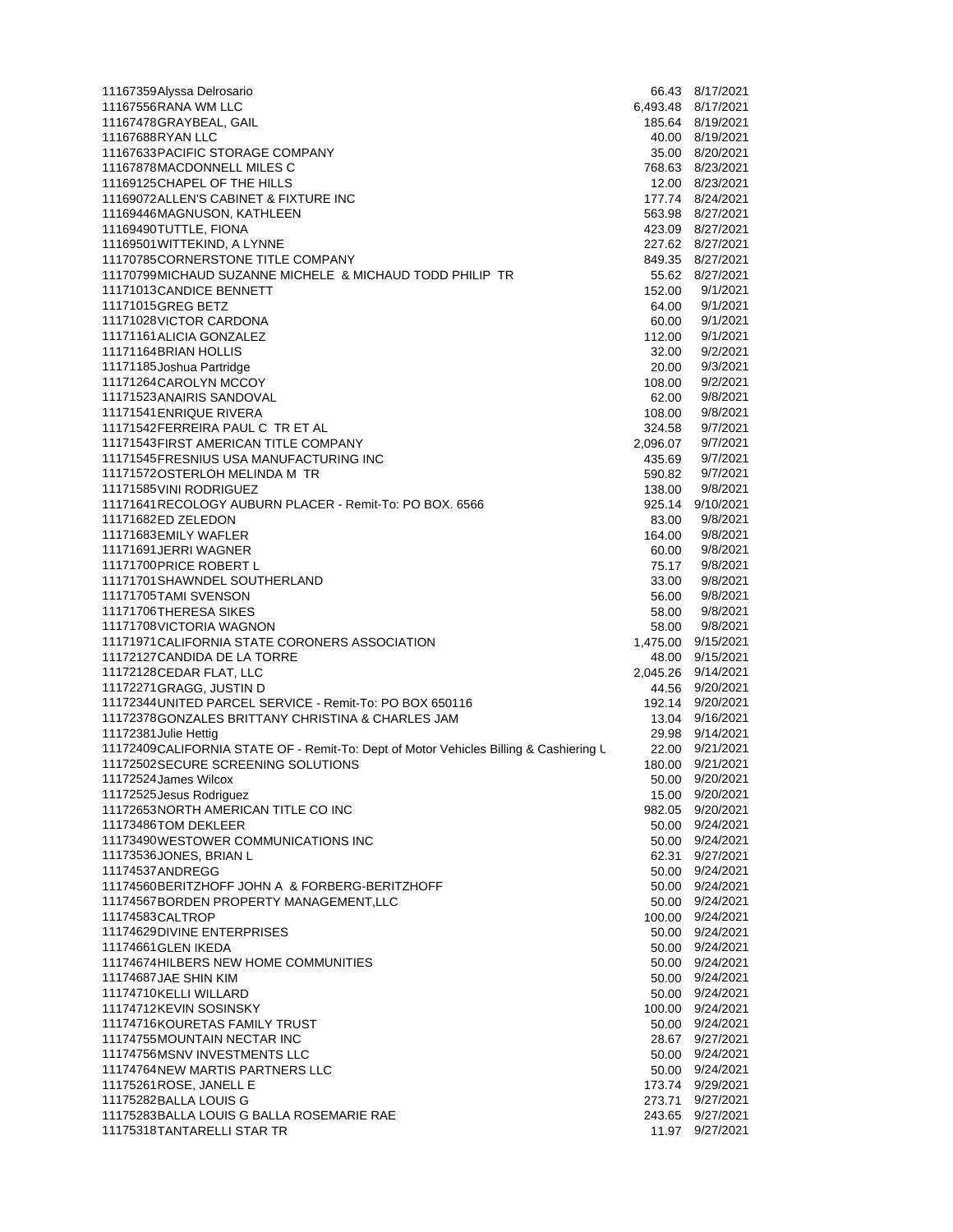| 11175453COUNTY OF SACRAMENTO                                               | 28.00 9/22/2021     |  |
|----------------------------------------------------------------------------|---------------------|--|
| 11175455 Faith Harder by and through Randi Harder                          | 110.00 9/29/2021    |  |
| 11175927 CARRINGTON MORTGAGE SERVICES LLC                                  | 157.20 10/4/2021    |  |
| 11175944 HELLER SCOTT & CATHERINE                                          | 16.60 10/4/2021     |  |
| 11175954LAMM LISA TR ET AL                                                 | 108.90  10/4/2021   |  |
| 11175958MAC ACQUISITION LLC                                                | 320.16 10/4/2021    |  |
| 11175960MARTEL JAMES                                                       | 680.10 10/4/2021    |  |
| 11175982SULLIVAN GODFREY ROBERT                                            | 382.78 10/4/2021    |  |
| 11176313ADALBERTO'S MEXICAN FOOD                                           | 64.46 10/7/2021     |  |
| 11176315ANNA SRI DENTAL CORPORATION                                        | 56.65 10/6/2021     |  |
| 11176340SABORES                                                            | 72.29 10/7/2021     |  |
| 11176341 SNYDER LINDA M                                                    | 30.83 10/7/2021     |  |
| 11176346WELLS FARGO RETS                                                   | 104.10 10/7/2021    |  |
| 11176567FONG ANDREW W, FONG DAVID T TR                                     | 7,219.62 10/8/2021  |  |
| 11176646Gold Country Decorative Artists                                    | 90.00 10/1/2021     |  |
| 11176993BETTENCOURT CAROLE A TR ET AL                                      | 1,170.20 10/15/2021 |  |
| 11176999DHOKE SAKET & SAGDEO VRUSHALI DATTATRAYA                           | 61.32 10/15/2021    |  |
| 11177019NIEMI WILLIAM M & NIEMI BETH H TR                                  | 137.10 10/15/2021   |  |
| 11177027RECORE GROWTH INVESTMENTS INC                                      | 46.40 10/15/2021    |  |
| 11177030ROUSSOS ARTEMIOS G & MACIUCA ESTERA TR                             | 309.93 10/15/2021   |  |
| 11177347FLEMING JEFFREY A & REBECCA R                                      | 345.11 10/20/2021   |  |
| 11177366WILKINSTARNUTZER VONNA                                             | 858.75 10/20/2021   |  |
| 11177385 Allison Leanne Miller                                             | 100.00 10/21/2021   |  |
| 11177430 Bradley Robert William Spangler                                   | 60.00 10/21/2021    |  |
| 11177457 Castle City Mobile Home Park                                      | 45.00 10/21/2021    |  |
| 11177468 Charles Espinoza                                                  | 60.00 10/21/2021    |  |
| 11177487 Chrystie M Desoto                                                 | 25.00 10/21/2021    |  |
| 11177490Claudia Ann Smith                                                  | 140.00 10/21/2021   |  |
| 11177494 Colonial Village Auburn                                           | 45.00 10/21/2021    |  |
| 11177523Dawn Davis                                                         | 60.00 10/21/2021    |  |
| 11177635 Heather Renee Robinson                                            | 100.00 10/21/2021   |  |
| 11177653 James M Towns                                                     | 25.00 10/21/2021    |  |
| 11177788Kimberley-Kay Ann Peterson                                         | 125.00 10/21/2021   |  |
| 11177867 Marilyn J De Cillis                                               | 100.00 10/21/2021   |  |
| 11177892 Mary Josepha Terpeluk                                             | 125.00 10/21/2021   |  |
| 11177904 Melinda Marie Orona-Porter                                        | 100.00 10/21/2021   |  |
| 11177924 Michael Thomas Houlton                                            | 100.00 10/21/2021   |  |
| 11177937Mt. Vernon Grange Hall                                             | 45.00 10/21/2021    |  |
| 11177938Mt. Vernon Grange Hall                                             | 45.00 10/21/2021    |  |
| 11177947 Nathan Andrew Sommerville                                         | 100.00 10/21/2021   |  |
| 11178052 Rozlah Marie Ridenoure                                            | 160.00 10/21/2021   |  |
| 11178063Sandra L Sheldon                                                   | 25.00 10/21/2021    |  |
| 11178077 Sharon Anne Bingham Dee                                           | 160.00 10/21/2021   |  |
| 11178092Silver Ridge Senior Apartment Homes                                | 45.00 10/21/2021    |  |
| 11178098 Staci Christina Heidemann                                         | 10.00 10/21/2021    |  |
| 11178111 Stevie-Ray Schiller                                               | 140.00 10/21/2021   |  |
| 11178140Tara Lopez                                                         | 25.00 10/21/2021    |  |
| 11178164Tom Alvin Henson                                                   | 140.00 10/21/2021   |  |
| 11178176 Villa Serena Apartments                                           | 45.00 10/21/2021    |  |
| 11178192 William Gregory Herrick                                           | 25.00 10/21/2021    |  |
| 11178278SIERRA COLLEGE ATHLETICS                                           | 225.00 10/21/2021   |  |
| 11178286ANDERSONS SIERRA PIPE CO INC                                       | 1,659.60 10/25/2021 |  |
| 11178903ADAMSKI-CHURCH, JEANETTE                                           | 64.90 10/27/2021    |  |
| 11179492EMTAS L P                                                          | 77.46 10/25/2021    |  |
| 11179550JOHNSON RONALD WILLIAM TR                                          | 398.30 10/25/2021   |  |
| 11179635SALAMA IBRAHIM                                                     | 800.28 10/25/2021   |  |
| 11180639FIRST AMER TITLE CO FILE#38186508494                               | 123.99 10/27/2021   |  |
| 11180818HUXTABLE JAMES T III                                               | 16.18 10/28/2021    |  |
| 11180821 MADER MICHAEL & NAFICY MARIAM                                     | 249.82 10/28/2021   |  |
| 11176830JDT PARTNERSHIP                                                    | 311.03 10/18/2021   |  |
| 11180907MARVIN F POER & CO FOR REALOGY                                     | 618.39 11/01/2021   |  |
| 11181014GLOBE INVESTMENT LLC                                               | 42.32 11/01/2021    |  |
| 11181053SPITSEN MARTIN T & SPITSEN DENISE TR                               | 6,968.52 11/01/2021 |  |
| 11181578SOCIETY OF AUDITOR-APPRAISERS - Remit-To: PO. BOX 63               | 40.00 11/09/2021    |  |
| 11181737 Lara Z Moriarty                                                   | 13.44 11/10/2021    |  |
| 11181887CALIFORNIA ASSOCIATION OF CLERKS & ELECTIONS OFFICIALS - Remit-To: | 1,500.00 11/15/2021 |  |
| 11181942 ALLIED TITLE & ESCROW SVCS #20210716                              | 246.30 11/12/2021   |  |
| 11181952 PARCHER WILLIAM CHARLES                                           | 50.00 11/12/2021    |  |
| 11182141 DUTCH FLAT GROUP LLC                                              | 203.32 11/15/2021   |  |
|                                                                            |                     |  |